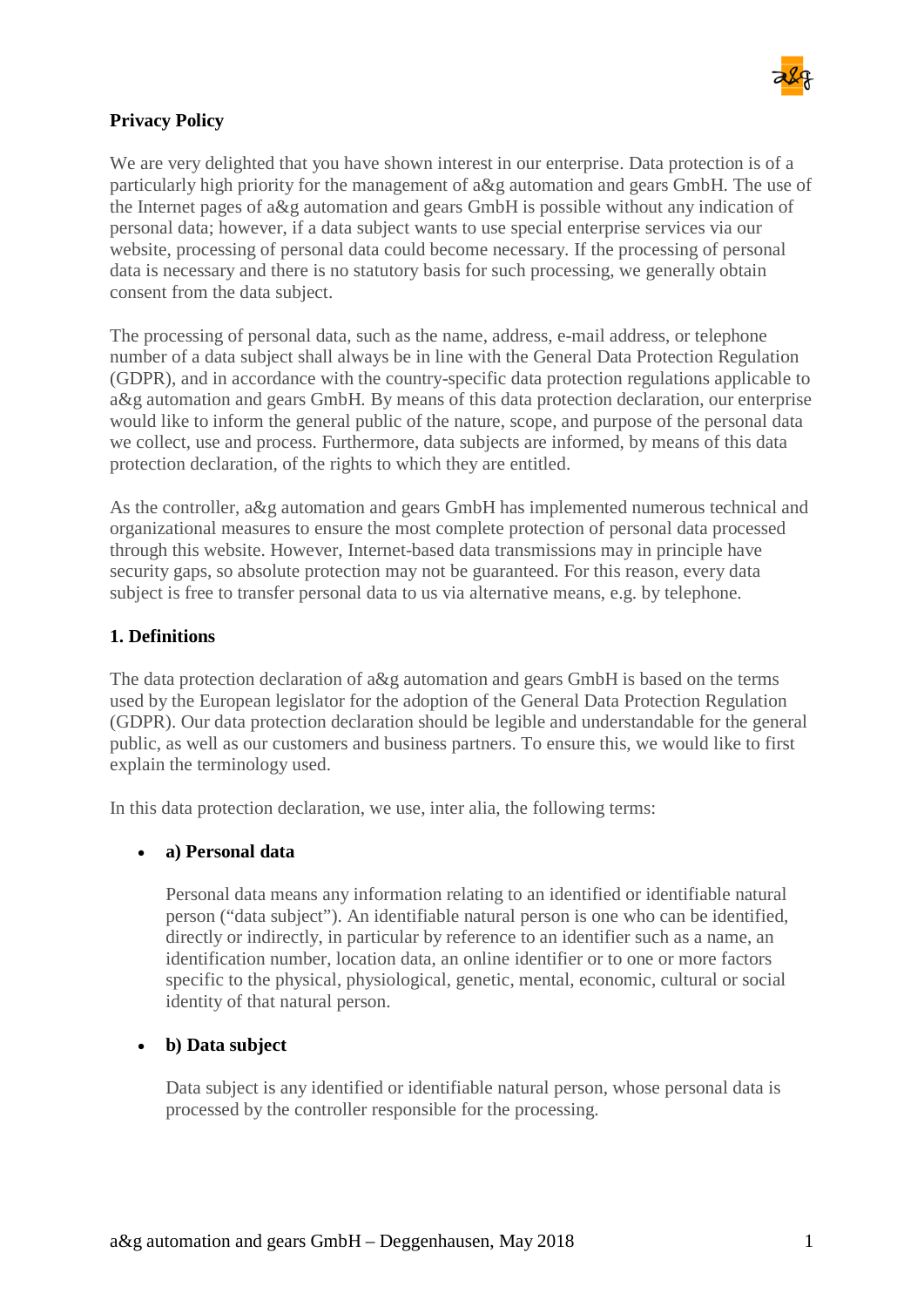

#### • **c) Processing**

Processing is any operation or set of operations which is performed on personal data or on sets of personal data, whether or not by automated means, such as collection, recording, organisation, structuring, storage, adaptation or alteration, retrieval, consultation, use, disclosure by transmission, dissemination or otherwise making available, alignment or combination, restriction, erasure or destruction.

#### • **d) Restriction of processing**

Restriction of processing is the marking of stored personal data with the aim of limiting their processing in the future.

#### • **e) Profiling**

Profiling means any form of automated processing of personal data consisting of the use of personal data to evaluate certain personal aspects relating to a natural person, in particular to analyse or predict aspects concerning that natural person's performance at work, economic situation, health, personal preferences, interests, reliability, behaviour, location or movements.

#### • **f) Pseudonymisation**

Pseudonymisation is the processing of personal data in such a manner that the personal data can no longer be attributed to a specific data subject without the use of additional information, provided that such additional information is kept separately and is subject to technical and organisational measures to ensure that the personal data are not attributed to an identified or identifiable natural person.

#### • **g) Controller or controller responsible for the processing**

Controller or controller responsible for the processing is the natural or legal person, public authority, agency or other body which, alone or jointly with others, determines the purposes and means of the processing of personal data; where the purposes and means of such processing are determined by Union or Member State law, the controller or the specific criteria for its nomination may be provided for by Union or Member State law.

#### • **h) Processor**

Processor is a natural or legal person, public authority, agency or other body which processes personal data on behalf of the controller.

#### • **i) Recipient**

Recipient is a natural or legal person, public authority, agency or another body, to which the personal data are disclosed, whether a third party or not. However, public authorities which may receive personal data in the framework of a particular inquiry in accordance with Union or Member State law shall not be regarded as recipients; the processing of those data by those public authorities shall be in compliance with the applicable data protection rules according to the purposes of the processing.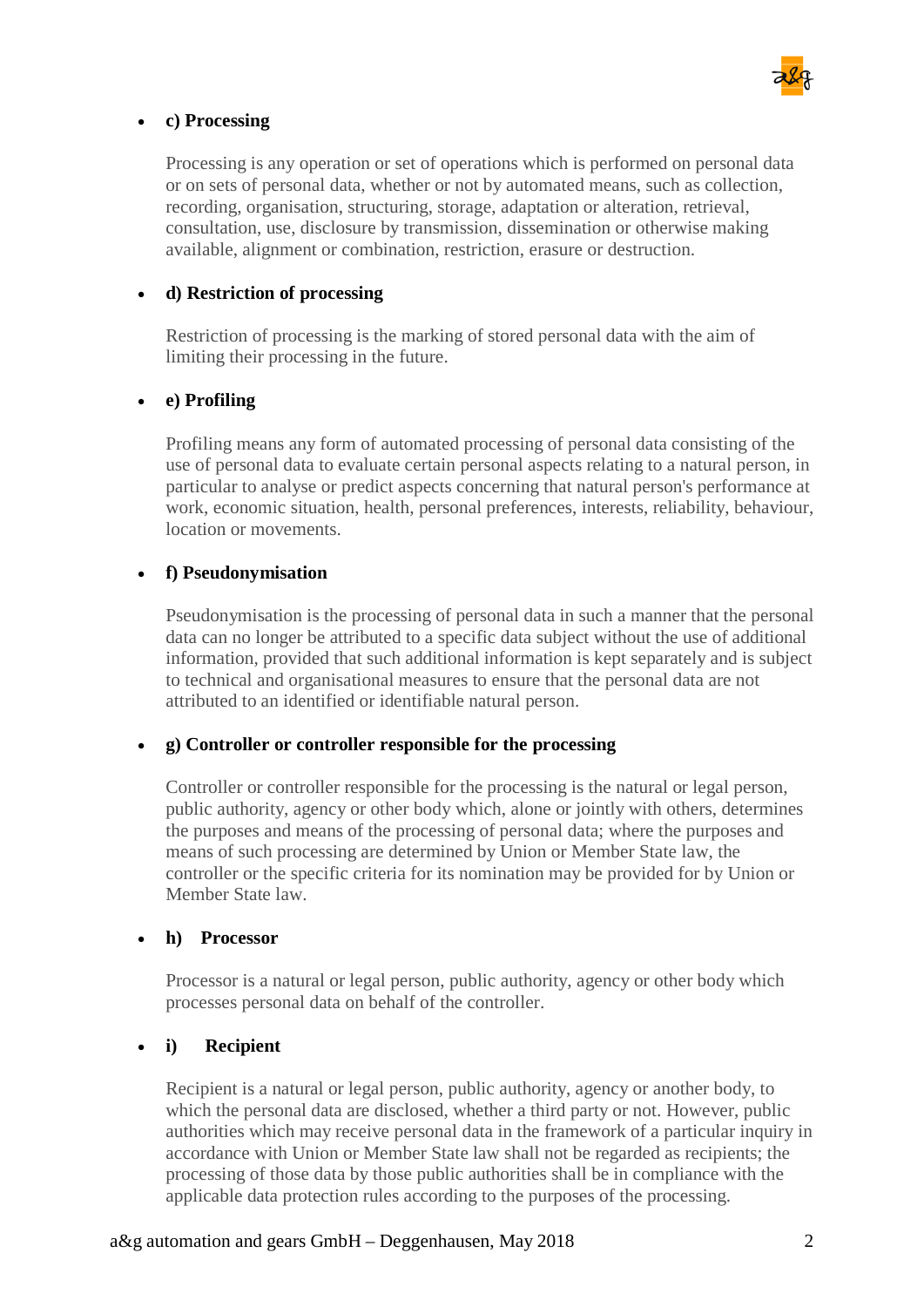

#### • **j) Third party**

Third party is a natural or legal person, public authority, agency or body other than the data subject, controller, processor and persons who, under the direct authority of the controller or processor, are authorised to process personal data.

#### • **k) Consent**

Consent of the data subject is any freely given, specific, informed and unambiguous indication of the data subject's wishes by which he or she, by a statement or by a clear affirmative action, signifies agreement to the processing of personal data relating to him or her.

#### **2. Name and Address of the controller**

Controller for the purposes of the General Data Protection Regulation (GDPR), other data protection laws applicable in Member states of the European Union and other provisions related to data protection is:

a&g automation and gears GmbH

Am Sandbühl 2

88693 Deggenhausertal

Deutschland

Phone: 07555 927 88 0

Email: info@aundg.com

Website: https://www.aundg.com/

#### **3. Cookies**

The Internet pages of a&g automation and gears GmbH use cookies. Cookies are text files that are stored in a computer system via an Internet browser.

Many Internet sites and servers use cookies. Many cookies contain a so-called cookie ID. A cookie ID is a unique identifier of the cookie. It consists of a character string through which Internet pages and servers can be assigned to the specific Internet browser in which the cookie was stored. This allows visited Internet sites and servers to differentiate the individual browser of the data subject from other Internet browsers that contain other cookies. A specific Internet browser can be recognized and identified using the unique cookie ID.

Through the use of cookies, a&g automation and gears GmbH can provide the users of this website with more user-friendly services that would not be possible without the cookie setting.

By means of a cookie, the information and offers on our website can be optimized with the user in mind. Cookies allow us, as previously mentioned, to recognize our website users. The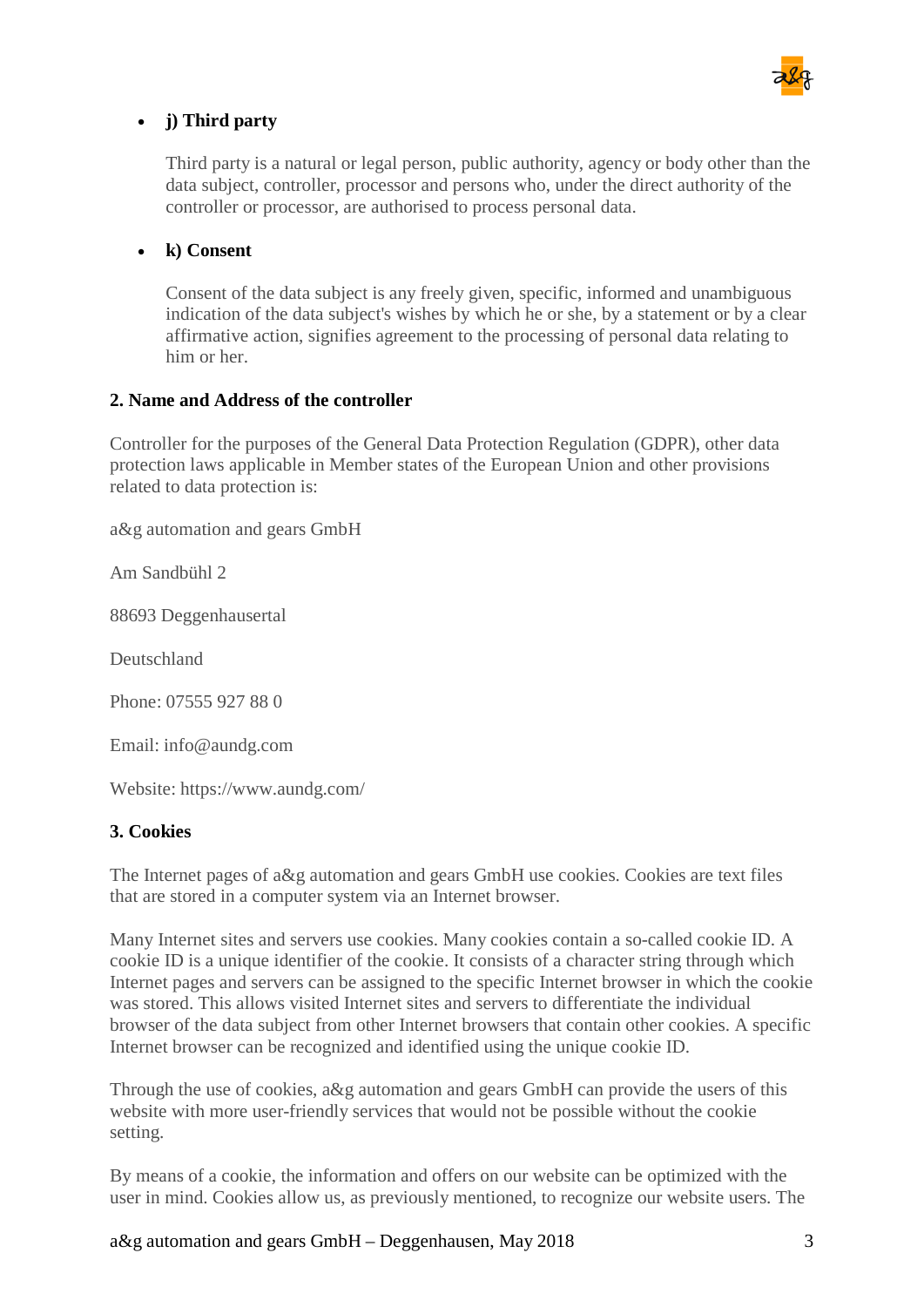

purpose of this recognition is to make it easier for users to utilize our website. The website user that uses cookies, e.g. does not have to enter access data each time the website is accessed, because this is taken over by the website, and the cookie is thus stored on the user's computer system. Another example is the cookie of a shopping cart in an online shop. The online store remembers the articles that a customer has placed in the virtual shopping cart via a cookie.

The data subject may, at any time, prevent the setting of cookies through our website by means of a corresponding setting of the Internet browser used, and may thus permanently deny the setting of cookies. Furthermore, already set cookies may be deleted at any time via an Internet browser or other software programs. This is possible in all popular Internet browsers. If the data subject deactivates the setting of cookies in the Internet browser used, not all functions of our website may be entirely usable.

#### **4. Collection of general data and information**

The website of a&g automation and gears GmbH collects a series of general data and information when a data subject or automated system calls up the website. This general data and information are stored in the server log files. Collected may be (1) the browser types and versions used, (2) the operating system used by the accessing system, (3) the website from which an accessing system reaches our website (so-called referrers), (4) the sub-websites, (5) the date and time of access to the Internet site, (6) an Internet protocol address (IP address), (7) the Internet service provider of the accessing system, and (8) any other similar data and information that may be used in the event of attacks on our information technology systems.

When using these general data and information, the a&g automation and gears GmbH does not draw any conclusions about the data subject. Rather, this information is needed to (1) deliver the content of our website correctly, (2) optimize the content of our website as well as its advertisement, (3) ensure the long-term viability of our information technology systems and website technology, and (4) provide law enforcement authorities with the information necessary for criminal prosecution in case of a cyber-attack. Therefore, the a&g automation and gears GmbH analyzes anonymously collected data and information statistically, with the aim of increasing the data protection and data security of our enterprise, and to ensure an optimal level of protection for the personal data we process. The anonymous data of the server log files are stored separately from all personal data provided by a data subject.

#### **5. Contact possibility via the website**

The website of the a&g automation and gears GmbH contains information that enables a quick electronic contact to our enterprise, as well as direct communication with us, which also includes a general address of the so-called electronic mail (e-mail address). If a data subject contacts the controller by e-mail or via a contact form, the personal data transmitted by the data subject are automatically stored. Such personal data transmitted on a voluntary basis by a data subject to the data controller are stored for the purpose of processing or contacting the data subject. There is no transfer of this personal data to third parties.

#### **6. Routine erasure and blocking of personal data**

The data controller shall process and store the personal data of the data subject only for the period necessary to achieve the purpose of storage, or as far as this is granted by the European legislator or other legislators in laws or regulations to which the controller is subject to.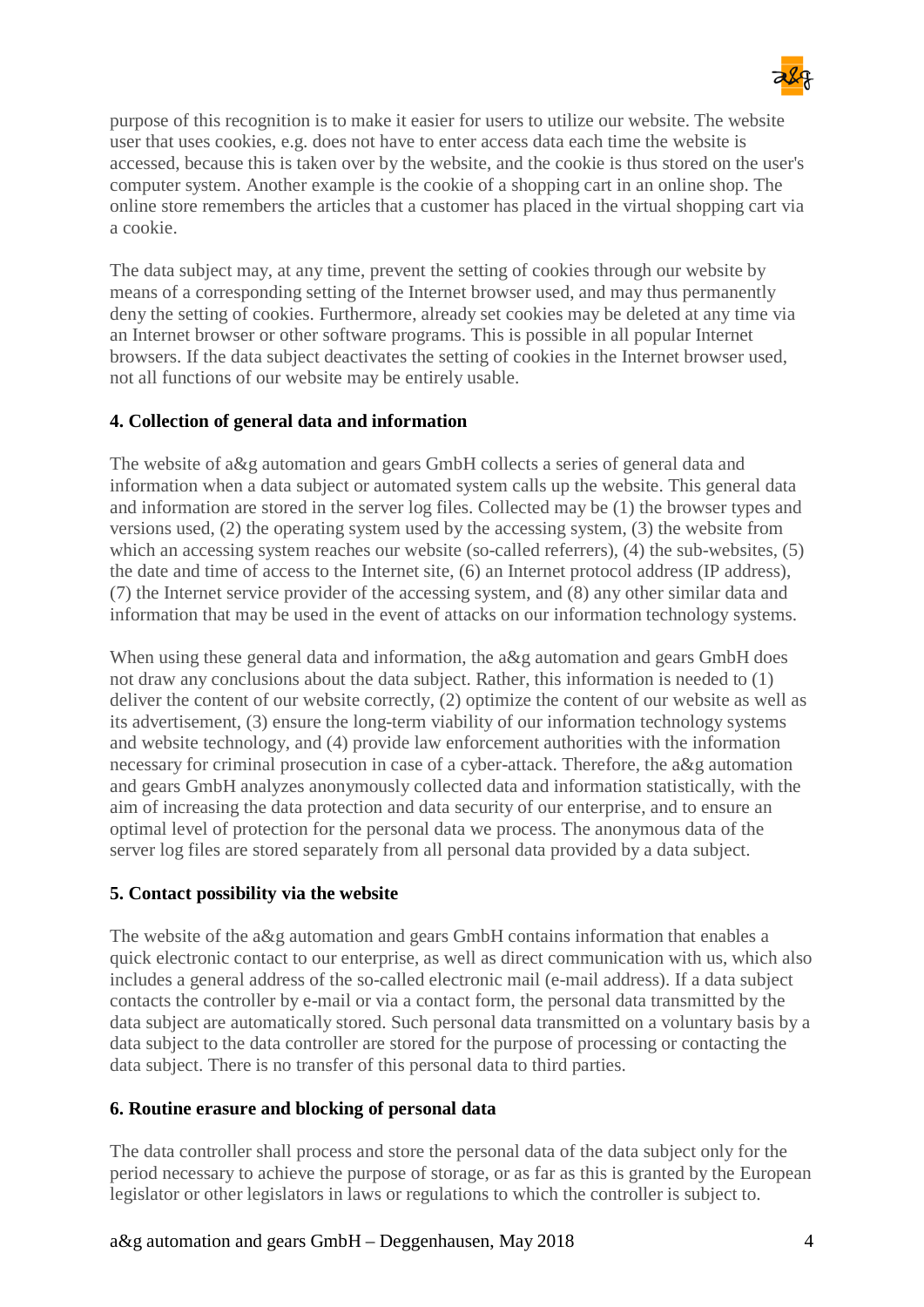

If the storage purpose is not applicable, or if a storage period prescribed by the European legislator or another competent legislator expires, the personal data are routinely blocked or erased in accordance with legal requirements.

#### **7. Rights of the data subject**

#### • **a) Right of confirmation**

Each data subject shall have the right granted by the European legislator to obtain from the controller the confirmation as to whether or not personal data concerning him or her are being processed. If a data subject wishes to avail himself of this right of confirmation, he or she may, at any time, contact any employee of the controller.

#### • **b) Right of access**

Each data subject shall have the right granted by the European legislator to obtain from the controller free information about his or her personal data stored at any time and a copy of this information. Furthermore, the European directives and regulations grant the data subject access to the following information:

- o the purposes of the processing;
- o the categories of personal data concerned;
- o the recipients or categories of recipients to whom the personal data have been or will be disclosed, in particular recipients in third countries or international organisations;
- o where possible, the envisaged period for which the personal data will be stored, or, if not possible, the criteria used to determine that period;
- o the existence of the right to request from the controller rectification or erasure of personal data, or restriction of processing of personal data concerning the data subject, or to object to such processing;
- o the existence of the right to lodge a complaint with a supervisory authority;
- o where the personal data are not collected from the data subject, any available information as to their source;
- o the existence of automated decision-making, including profiling, referred to in Article 22(1) and (4) of the GDPR and, at least in those cases, meaningful information about the logic involved, as well as the significance and envisaged consequences of such processing for the data subject.

Furthermore, the data subject shall have a right to obtain information as to whether personal data are transferred to a third country or to an international organisation. Where this is the case, the data subject shall have the right to be informed of the appropriate safeguards relating to the transfer.

If a data subject wishes to avail himself of this right of access, he or she may, at any time, contact any employee of the controller.

#### • **c) Right to rectification**

Each data subject shall have the right granted by the European legislator to obtain from the controller without undue delay the rectification of inaccurate personal data concerning him or her. Taking into account the purposes of the processing, the data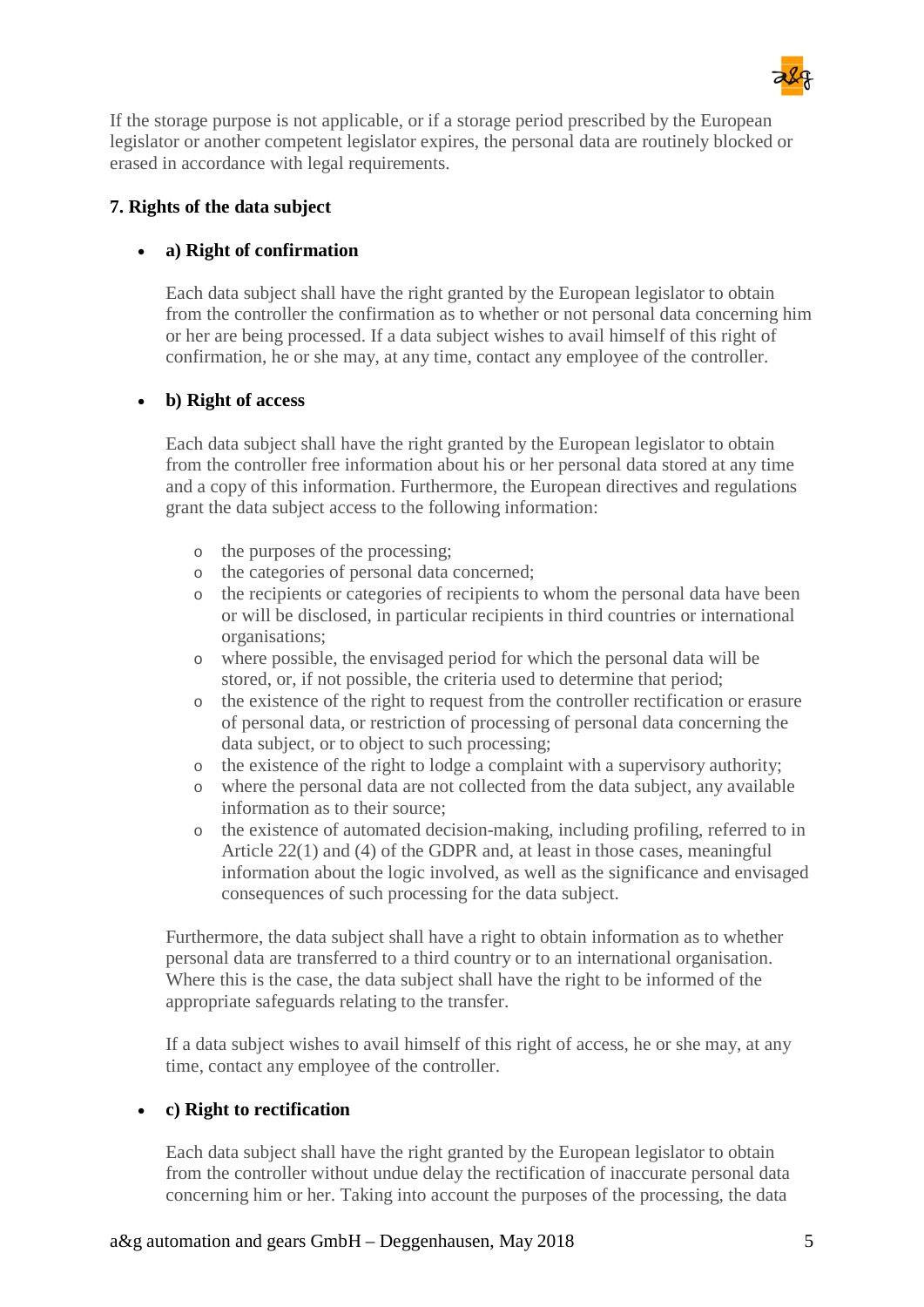

subject shall have the right to have incomplete personal data completed, including by means of providing a supplementary statement.

If a data subject wishes to exercise this right to rectification, he or she may, at any time, contact any employee of the controller.

#### • **d) Right to erasure (Right to be forgotten)**

Each data subject shall have the right granted by the European legislator to obtain from the controller the erasure of personal data concerning him or her without undue delay, and the controller shall have the obligation to erase personal data without undue delay where one of the following grounds applies, as long as the processing is not necessary:

- o The personal data are no longer necessary in relation to the purposes for which they were collected or otherwise processed.
- o The data subject withdraws consent to which the processing is based according to point (a) of Article 6(1) of the GDPR, or point (a) of Article 9(2) of the GDPR, and where there is no other legal ground for the processing.
- o The data subject objects to the processing pursuant to Article 21(1) of the GDPR and there are no overriding legitimate grounds for the processing, or the data subject objects to the processing pursuant to Article 21(2) of the GDPR.
- o The personal data have been unlawfully processed.
- o The personal data must be erased for compliance with a legal obligation in Union or Member State law to which the controller is subject.
- o The personal data have been collected in relation to the offer of information society services referred to in Article 8(1) of the GDPR.

If one of the aforementioned reasons applies, and a data subject wishes to request the erasure of personal data stored by the a&g automation and gears GmbH, he or she may, at any time, contact any employee of the controller. An employee of a&g automation and gears GmbH shall promptly ensure that the erasure request is complied with immediately.

Where the controller has made personal data public and is obliged pursuant to Article 17(1) to erase the personal data, the controller, taking account of available technology and the cost of implementation, shall take reasonable steps, including technical measures, to inform other controllers processing the personal data that the data subject has requested erasure by such controllers of any links to, or copy or replication of, those personal data, as far as processing is not required. An employees of the a&g automation and gears GmbH will arrange the necessary measures in individual cases.

#### • **e) Right of restriction of processing**

Each data subject shall have the right granted by the European legislator to obtain from the controller restriction of processing where one of the following applies:

- o The accuracy of the personal data is contested by the data subject, for a period enabling the controller to verify the accuracy of the personal data.
- o The processing is unlawful and the data subject opposes the erasure of the personal data and requests instead the restriction of their use instead.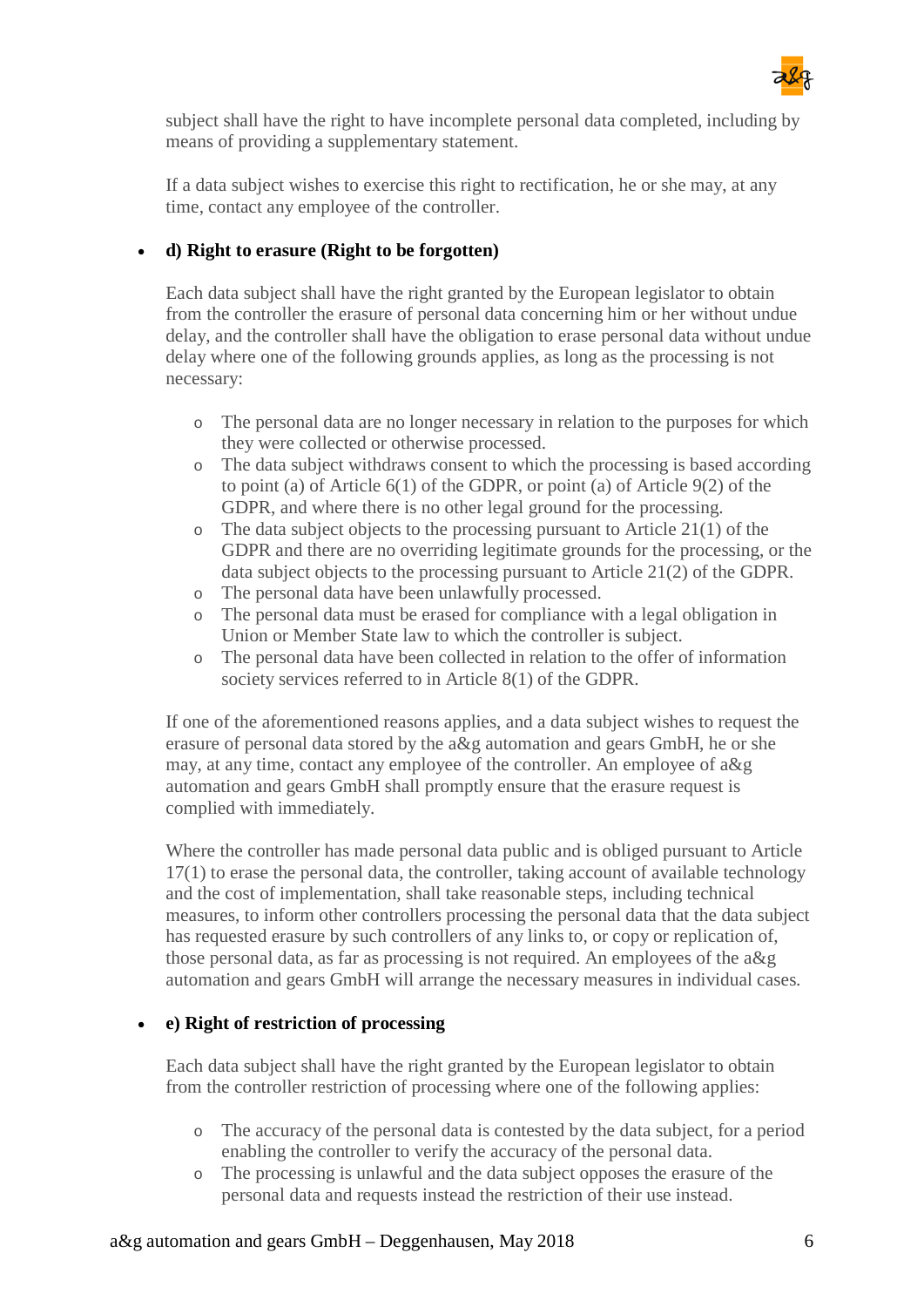

- o The controller no longer needs the personal data for the purposes of the processing, but they are required by the data subject for the establishment, exercise or defence of legal claims.
- o The data subject has objected to processing pursuant to Article 21(1) of the GDPR pending the verification whether the legitimate grounds of the controller override those of the data subject.

If one of the aforementioned conditions is met, and a data subject wishes to request the restriction of the processing of personal data stored by the a&g automation and gears GmbH, he or she may at any time contact any employee of the controller. The employee of the a&g automation and gears GmbH will arrange the restriction of the processing.

#### • **f) Right to data portability**

Each data subject shall have the right granted by the European legislator, to receive the personal data concerning him or her, which was provided to a controller, in a structured, commonly used and machine-readable format. He or she shall have the right to transmit those data to another controller without hindrance from the controller to which the personal data have been provided, as long as the processing is based on consent pursuant to point (a) of Article 6(1) of the GDPR or point (a) of Article 9(2) of the GDPR, or on a contract pursuant to point (b) of Article 6(1) of the GDPR, and the processing is carried out by automated means, as long as the processing is not necessary for the performance of a task carried out in the public interest or in the exercise of official authority vested in the controller.

Furthermore, in exercising his or her right to data portability pursuant to Article 20(1) of the GDPR, the data subject shall have the right to have personal data transmitted directly from one controller to another, where technically feasible and when doing so does not adversely affect the rights and freedoms of others.

In order to assert the right to data portability, the data subject may at any time contact any employee of the a&g automation and gears GmbH.

#### • **g) Right to object**

Each data subject shall have the right granted by the European legislator to object, on grounds relating to his or her particular situation, at any time, to processing of personal data concerning him or her, which is based on point (e) or (f) of Article 6(1) of the GDPR. This also applies to profiling based on these provisions.

The a&g automation and gears GmbH shall no longer process the personal data in the event of the objection, unless we can demonstrate compelling legitimate grounds for the processing which override the interests, rights and freedoms of the data subject, or for the establishment, exercise or defence of legal claims.

If the a&g automation and gears GmbH processes personal data for direct marketing purposes, the data subject shall have the right to object at any time to processing of personal data concerning him or her for such marketing. This applies to profiling to the extent that it is related to such direct marketing. If the data subject objects to the a&g automation and gears GmbH to the processing for direct marketing purposes, the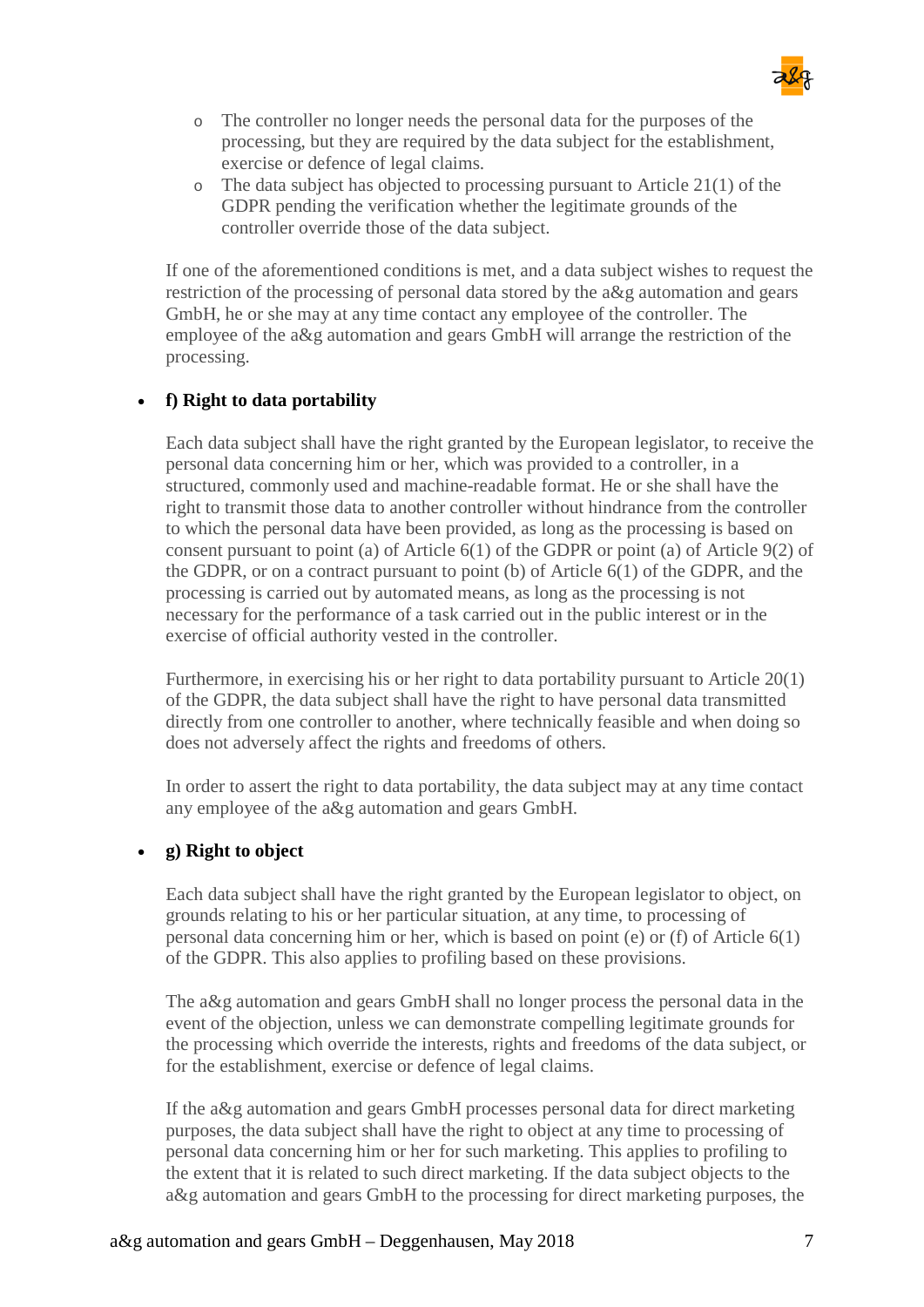

a&g automation and gears GmbH will no longer process the personal data for these purposes.

In addition, the data subject has the right, on grounds relating to his or her particular situation, to object to processing of personal data concerning him or her by the a&g automation and gears GmbH for scientific or historical research purposes, or for statistical purposes pursuant to Article 89(1) of the GDPR, unless the processing is necessary for the performance of a task carried out for reasons of public interest.

In order to exercise the right to object, the data subject may contact any employee of the a&g automation and gears GmbH. In addition, the data subject is free in the context of the use of information society services, and notwithstanding Directive 2002/58/EC, to use his or her right to object by automated means using technical specifications.

#### • **h) Automated individual decision-making, including profiling**

Each data subject shall have the right granted by the European legislator not to be subject to a decision based solely on automated processing, including profiling, which produces legal effects concerning him or her, or similarly significantly affects him or her, as long as the decision (1) is not is necessary for entering into, or the performance of, a contract between the data subject and a data controller, or (2) is not authorised by Union or Member State law to which the controller is subject and which also lays down suitable measures to safeguard the data subject's rights and freedoms and legitimate interests, or (3) is not based on the data subject's explicit consent.

If the decision (1) is necessary for entering into, or the performance of, a contract between the data subject and a data controller, or (2) it is based on the data subject's explicit consent, the a&g automation and gears GmbH shall implement suitable measures to safeguard the data subject's rights and freedoms and legitimate interests, at least the right to obtain human intervention on the part of the controller, to express his or her point of view and contest the decision.

If the data subject wishes to exercise the rights concerning automated individual decision-making, he or she may, at any time, contact any employee of the a&g automation and gears GmbH.

#### • **i) Right to withdraw data protection consent**

Each data subject shall have the right granted by the European legislator to withdraw his or her consent to processing of his or her personal data at any time.

If the data subject wishes to exercise the right to withdraw the consent, he or she may, at any time, contact any employee of the a&g automation and gears GmbH.

#### **8. Legal basis for the processing**

Art. 6(1) lit. a GDPR serves as the legal basis for processing operations for which we obtain consent for a specific processing purpose. If the processing of personal data is necessary for the performance of a contract to which the data subject is party, as is the case, for example, when processing operations are necessary for the supply of goods or to provide any other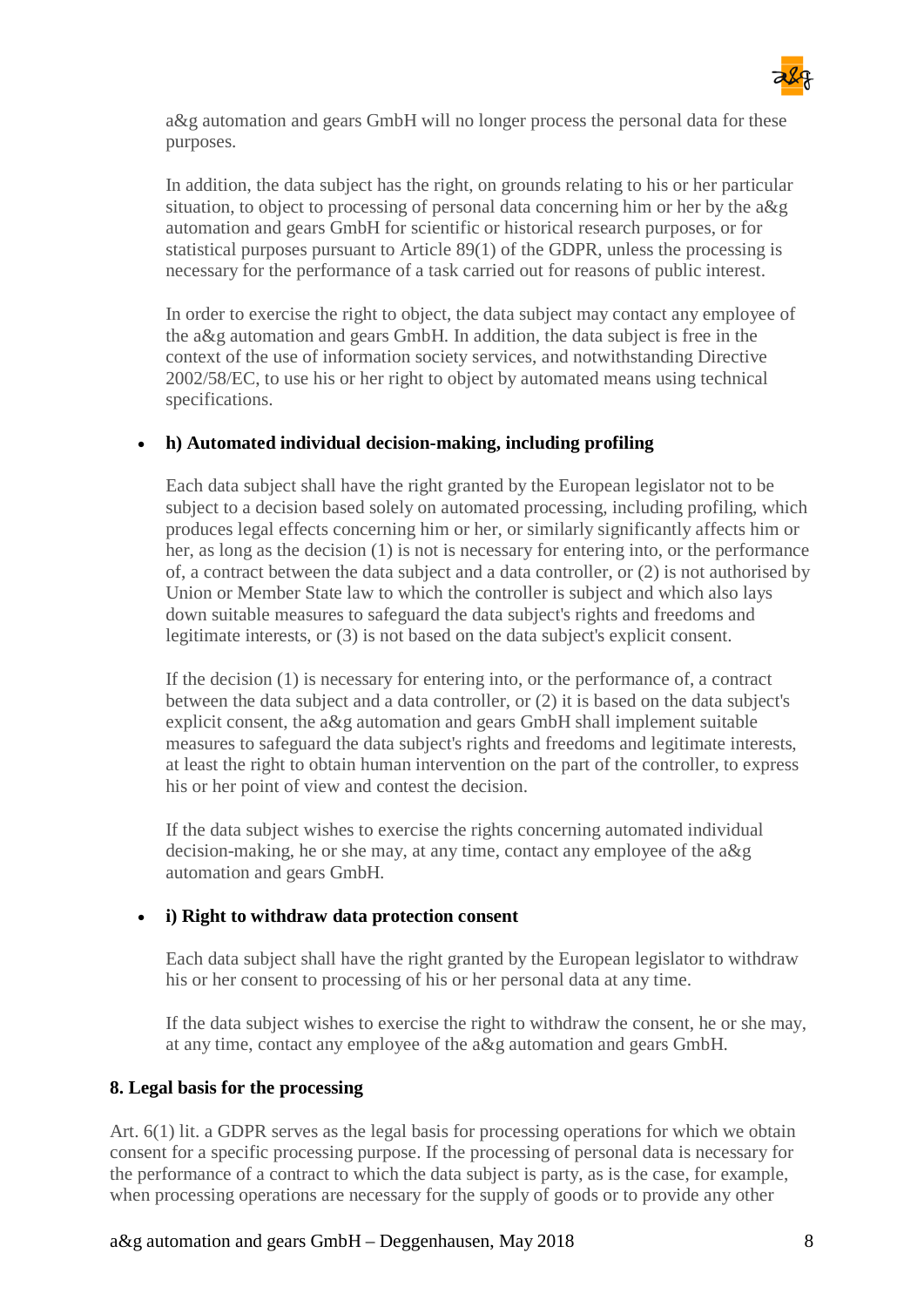

service, the processing is based on Article 6(1) lit. b GDPR. The same applies to such processing operations which are necessary for carrying out pre-contractual measures, for example in the case of inquiries concerning our products or services. Is our company subject to a legal obligation by which processing of personal data is required, such as for the fulfillment of tax obligations, the processing is based on Art. 6(1) lit. c GDPR. In rare cases, the processing of personal data may be necessary to protect the vital interests of the data subject or of another natural person. This would be the case, for example, if a visitor were injured in our company and his name, age, health insurance data or other vital information would have to be passed on to a doctor, hospital or other third party. Then the processing would be based on Art. 6(1) lit. d GDPR. Finally, processing operations could be based on Article 6(1) lit. f GDPR. This legal basis is used for processing operations which are not covered by any of the abovementioned legal grounds, if processing is necessary for the purposes of the legitimate interests pursued by our company or by a third party, except where such interests are overridden by the interests or fundamental rights and freedoms of the data subject which require protection of personal data. Such processing operations are particularly permissible because they have been specifically mentioned by the European legislator. He considered that a legitimate interest could be assumed if the data subject is a client of the controller (Recital 47 Sentence 2 GDPR).

#### **9. The legitimate interests pursued by the controller or by a third party**

Where the processing of personal data is based on Article 6(1) lit. f GDPR our legitimate interest is to carry out our business in favor of the well-being of all our employees and the shareholders.

#### **10. Period for which the personal data will be stored**

The criteria used to determine the period of storage of personal data is the respective statutory retention period. After expiration of that period, the corresponding data is routinely deleted, as long as it is no longer necessary for the fulfillment of the contract or the initiation of a contract.

#### **11. Provision of personal data as statutory or contractual requirement; Requirement necessary to enter into a contract; Obligation of the data subject to provide the personal data; possible consequences of failure to provide such data**

We clarify that the provision of personal data is partly required by law (e.g. tax regulations) or can also result from contractual provisions (e.g. information on the contractual partner). Sometimes it may be necessary to conclude a contract that the data subject provides us with personal data, which must subsequently be processed by us. The data subject is, for example, obliged to provide us with personal data when our company signs a contract with him or her. The non-provision of the personal data would have the consequence that the contract with the data subject could not be concluded. Before personal data is provided by the data subject, the data subject must contact any employee. The employee clarifies to the data subject whether the provision of the personal data is required by law or contract or is necessary for the conclusion of the contract, whether there is an obligation to provide the personal data and the consequences of non-provision of the personal data.

#### **12. Existence of automated decision-making**

As a responsible company, we do not use automatic decision-making or profiling.